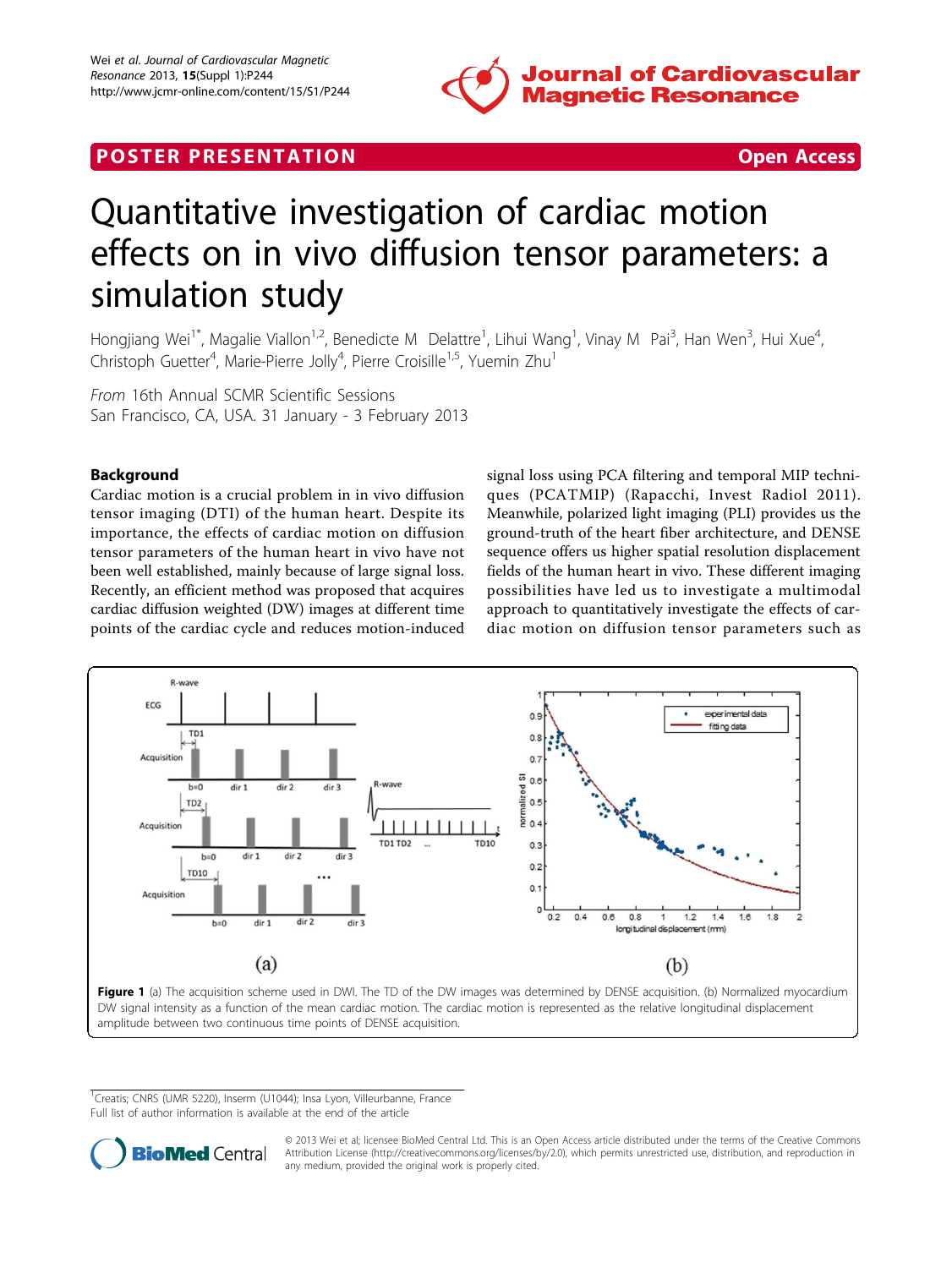

fractional anisotropy (FA), mean diffusivity (MD) and fiber angles.

## Methods

The PLI data was acquired on an ex vivo heart using the imaging technique described in (Jouk PS, Eur J Cardiothoracic Surg 2007) and the in vivo DTI experiments was performed on a 1.5T scanner involving 6 volunteers. The method consists of using Monte-Carlo simulation to generate realistic DW images from PLI, obtaining motion information from DENSE acquisition and DW images at the same trigger delay (TD) (acquisition scheme in Fig. [1\(a\)\)](#page-0-0), constructing an empirical model to describe the relation between motion and diffusion signal intensity (Fig. [1\(b\)](#page-0-0)), applying such model to the original simulated DW images in order to obtain the motion-induced datasets, and applying the PCATMIP technique to simulated data for obtaining the motionreduced DW images.

# Results

Cardiac motion induced an overestimation of FA and MD and a reduced range of HA (Fig. 2). After processing by PCATMIP, both FA (0.59  $\pm$  0.02) and MD (1.13  $\pm$  0.4  $\times$ 10-3mm2/s) are smaller than those obtained from motion-induced acquisition (0.61±0.05 and 1.99  $\pm$  0.3  $\times$ 10-3 mm2/s, respectively). The regular variation pattern of elevation and azimuth angles is missing after adding the cardiac motion and Rician noise. The signal loss due to

the motion and noise therefore greatly influences the angle maps. After using PCATMIP method, such regular azimuth angle variation patterns were nearly recovered despite a relative higher noise level. The elevation angle range was from  $41 \pm 13$  degree on the endocardium and back to  $35 \pm 12$  degree on the epicardium for the left ventricle, which reflects the fiber rotation.

#### Conclusions

This study demonstrates that cardiac motion introduces an overestimation for FA and MD. Using the proposed motion model and the PCATMIP method, measurement accuracy on diffusion tensor parameters was significantly improved, which suggests new solutions to the problem of getting insights into in vivo fiber architecture of the human heart.

#### Funding

This work was supported by the French ANR 2009 (under ANR-09-BLAN-0372-01).

#### Author details

<sup>1</sup>Creatis; CNRS (UMR 5220), Inserm (U1044); Insa Lyon, Villeurbanne, France. 2 Department of Radiology, University Hospitals of Geneva, Geneva, Switzerland. <sup>3</sup>BBC/NHLBI/NIH, Bethesda, MD, USA. <sup>4</sup>Siemens Corporate Research, Princeton, NJ, USA. <sup>5</sup>Jean-Monnet University, Saint-Etienne, France

#### Published: 30 January 2013